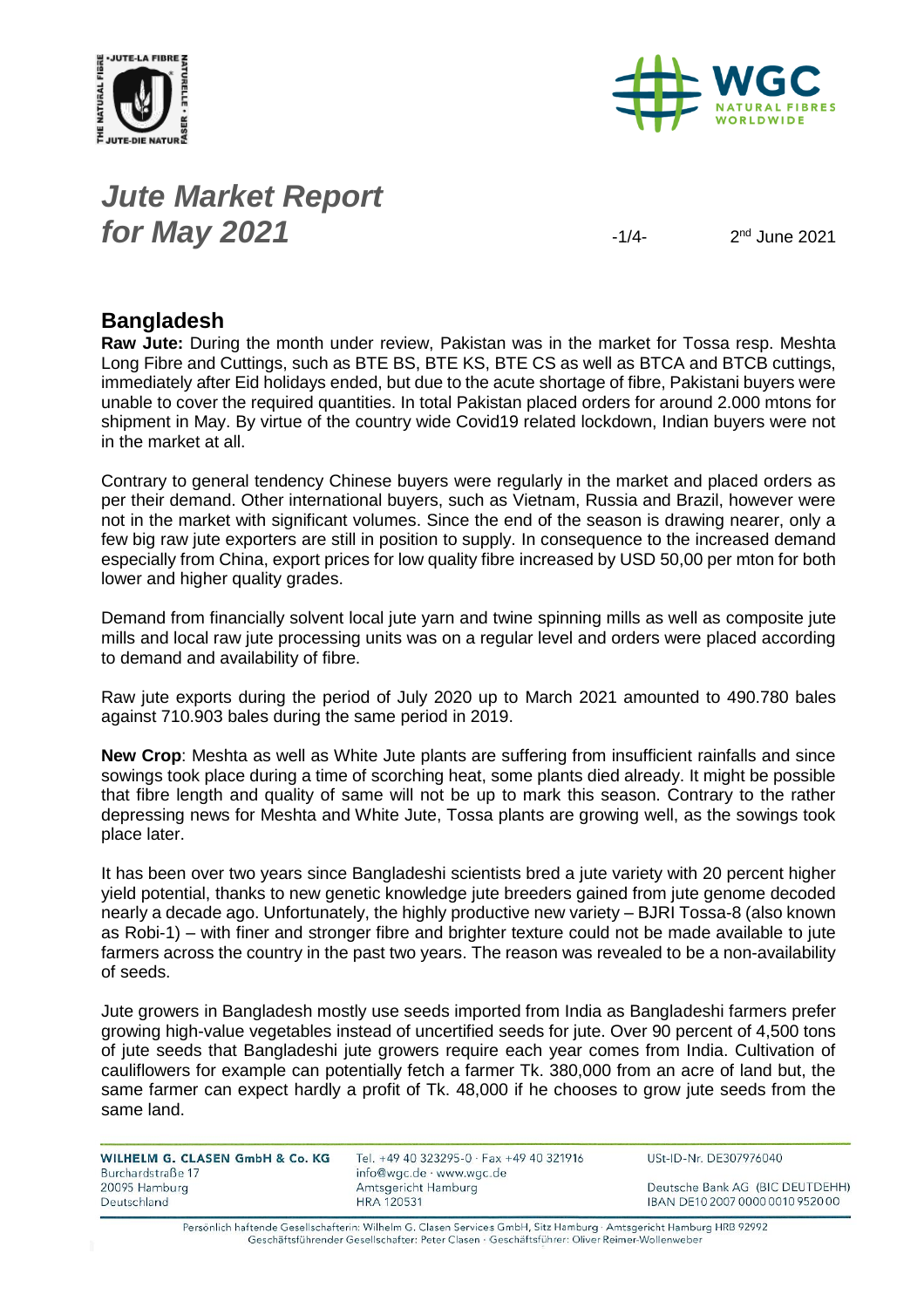



*Jute Market Report for May 2021*  $\frac{2}{4}$ 

2<sup>nd</sup> June 2021

After a series of meetings having taken place since late last year, the agriculture ministry has come up with an ambitious program of attaining self-sufficiency in jute seed production in three to five years' time. Rolling out a fund of over Tk. 100 crore, the government will go for a buy-back arrangement soon where farmers will grow jute seeds and the Bangladesh Agricultural Development Corporation (BADC) will buy the seeds from the farmers, maintain seed quality and sell the same among jute growers for cultivating better quality fibre with much higher yield potentials.

Bangladesh Jute Reseach Institute (BJRI) scientists expect a much higher volume of fibre output if farmers are provided with BJRI Tossa-8 seeds instead of the imported seeds or other existing locally produced seeds.

According to BJRI, the BJRI Tossa-8 has 20 percent more yield potential, compared to the hitherto best Bangladeshi Tossa variety, BJRI Tossa-2. Prior to its February 2019 official release, BJRI Tossa-8 was field tested in 12 different locations across the country and its yield was found to be 3.33 tons a hectare, compared to BJRI Tossa-2's 2.77 tons.

**Weather conditions**: During the month under review Bangladesh enjoyed more or less moderate weather conditions with sufficient sunshine and precipitation. Cyclone Yaas, which intensified into a "very severe cyclonic storm", hit the states of West Bengal and Orissa - also known as Odisha on Wednesday, as well as lashing southern Bangladesh. Yaas lashed coastal areas with ferocious wind and rain as it made landfall in India, damaging homes and bringing waves that swamped towns. More than one million people were evacuated in the country as the storm approached. In Bangladesh more than 20 villages in the southern Patuakhali district were submerged after waters washed away two river embankments, and at least 15,000 people had gone to cyclone shelters.

**Jute Yarn and Twine:** Export demand for both high and low quality of Jute Yarn and Twine from major importing countries like Turkey and Iran continued to slow down, whereas demand from China was on a more or less regular level. Relatively low demand was observed from other international markets like Europe, USA, Vietnam and Russia.

In view of the ongoing shortage of fibre, most of the small and medium size mills, remained closed after EID holidays. Only a few solvent mills decided to continue their production after EID holidays ended.

Local demand for both Sacking and Hessian quality of jute yarn for packaging purposes remained stable during the month under review.

Due to slow international demand for light and heavy count jute yarns and twines, export prices dropped by around USD 100,00 to USD 150,00 per mton for both low quality yarns and twines and higher qualities.

| <b>WILHELM G. CLASEN GmbH &amp; Co. KG</b> |  |
|--------------------------------------------|--|
| Burchardstraße 17                          |  |
| 20095 Hamburg                              |  |
| Deutschland                                |  |

Tel. +49 40 323295-0 · Fax +49 40 321916 info@wgc.de · www.wgc.de Amtsgericht Hamburg **HRA 120531** 

USt-ID-Nr. DE307976040

Deutsche Bank AG (BIC DEUTDEHH) IBAN DE10 2007 0000 0010 9520 00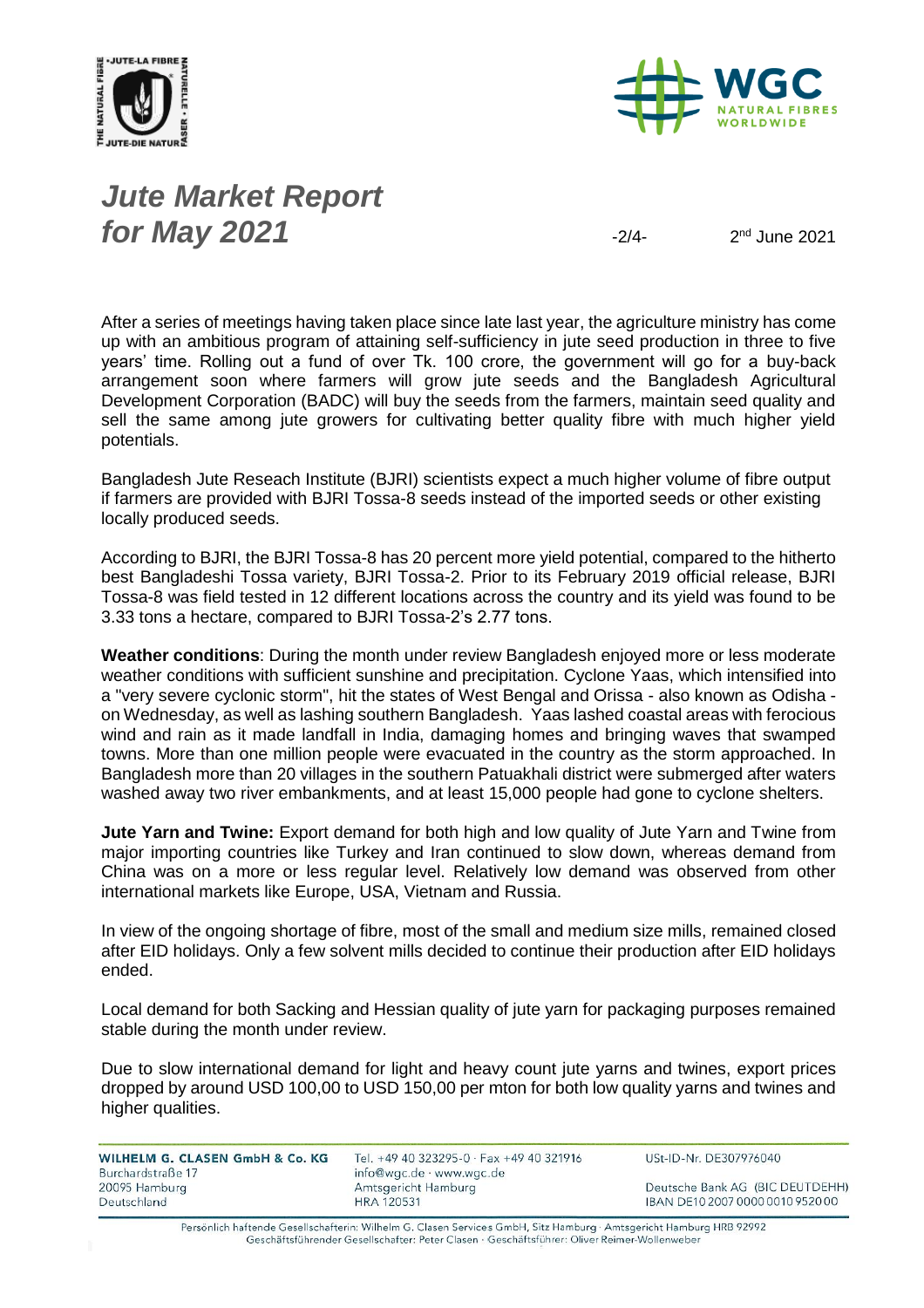



# *Jute Market Report for May 2021*  $\frac{3}{4}$

2<sup>nd</sup> June 2021

**Jute Goods:** Regular export demand for both Hessians and Sackings from African countries as well as China and Vietnam was observed during the month under review. Whereas rather slow demand from Europe, Australia and USA is reported. Same applies for Jute CBC demand from the regular importing countries like Europe, Australia and Japan during the month under review.

Export prices remained unchanged during the month under review.

**Shipment:** Container spot rates from Asia to Europe look set to surge again, as carriers are obliged to blank sailings in response to the Suez Canal blockage. It understands that shipping lines are considering introducing a Cape surcharge for vessels that are diverted around Africa to recover the extra cost of bunker fuel consumed in the additional seven to 10-day transit.

Container spot rates are beginning to head upwards again across all trades from already elevated levels, as carriers reduce their commitment to contract volumes in favor of much higher FAK rates. Market reports rates on the route are set to soar again next week, returning to their mid-February peak and possibly higher. Shippers must brace themselves for at least two more years of elevated freight rates and tight supply, according to UK based consultant.

The maritime consultant predicts average rates – a blend of spot, contract, backhaul and regional trade rates – will increase about 23% this year; but for some headhaul routes, it said, the hike would be "substantially higher". During a Container Shipping Outlook webinar, rates were expected to fall next year, although not to pre-pandemic levels.

"For 2022, we do see some erosion in freight rates as the inflationary impact of supply chain inefficiencies hopefully disappears, but we think carriers are still going to be able to keep freight rates high, thanks to the in-depth capacity management they fine-tuned during the pandemic, as well as the pricing discipline they have shown.

"For next year, while rates will come down, they will still be substantially higher [than pre-pandemic] and expect average rates will come down from this year's lofty highs by approximately 9%,". It is said new build deliveries this year and next were sufficiently low that overall fleet growth would come in substantially below demand growth. And, assuming port congestion continued to blight the supply chain, keeping the global fleet fully utilized, this was "clearly a positive for carriers". However, "One small crumb of comfort for shippers is that ocean carriers and non-operating owners are, potentially, sowing the seeds to shorten the Bull Run they are enjoying right now by over-investing in new tonnage."

**COVID-19:** The Bangladesh Government extended the country wide lockdown until May 23rd, with all government, semi-government, autonomous and private offices remaining closed. This leads to certain delays when it comes to export document remittances and might prolongate delivery of same to the final receivers.

| WILHELM G. CLASEN GmbH & Co. KG | Tel. +49 40 323295-0 · Fax +49 40 321916 | USt-ID-Nr. DE307976040           |
|---------------------------------|------------------------------------------|----------------------------------|
| Burchardstraße 17               | info@wgc.de · www.wgc.de                 |                                  |
| 20095 Hamburg                   | Amtsgericht Hamburg                      | Deutsche Bank AG (BIC DEUTDEHH)  |
| Deutschland                     | <b>HRA 120531</b>                        | IBAN DE10 2007 0000 0010 9520 00 |